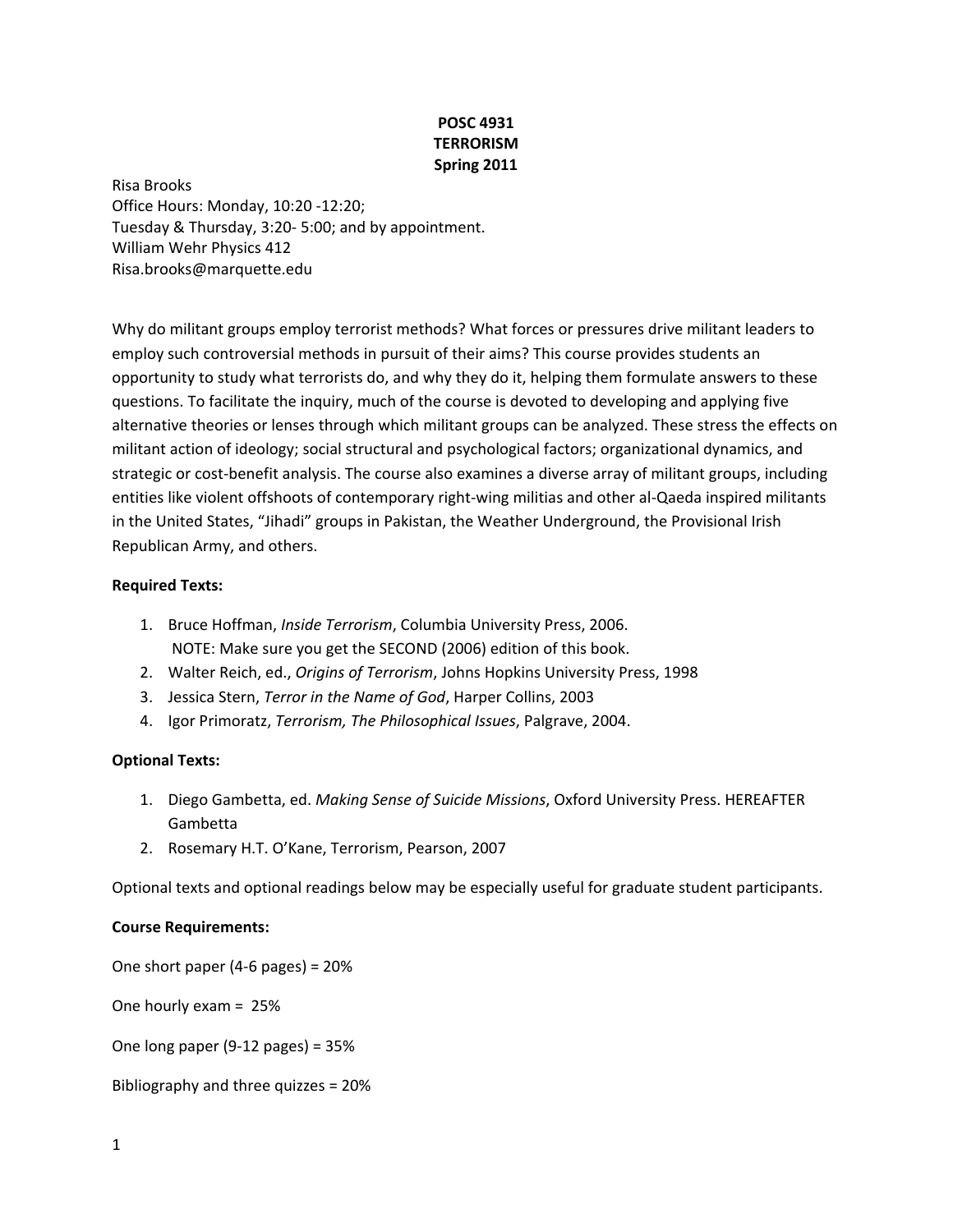Note on quizzes: completing assigned readings is essential to your performance and participation in the course. Twice during the semester I will ask you to answer a question based directly on the readings in class (you will be given 20‐30 minutes). I will grade these with a plus, check, or minus (I expect most students will get a check).

To do well on quizzes, complete the readings for that day and make sure you know what are the author's main arguments and key supporting points. To be especially prepared, spend a few minutes before class thinking about questions or concerns that the reading raised for you, or things that you believe warrant further discussion.

# **COURSE SCHEDULE**

## **Jan 18**

Course introduction

**Jan 20** Putting the *terror* into terrorism.

Discussion of 9/11 and Mumbai massacre

## *Reading:*

- 1. Bruce Hoffman, *Inside Terrorism*, Second Edition (2008), Chapter one
- 2. Review article at link: http://reason.com/archives/2006/08/11/dont-be-terrorized

# **Section I: What is Terrorism?**

**Jan 25** Defining Terrorism

Reading:

PLEASE get a head start on reading for next few classes, especially Feb. 3 (which has the heaviest reading of the course); for example it is recommended you read the Vaniak article ahead of time, as it is especially (and unusually) dense

**Jan. 27** Defining Terrorism; Some Controversies

What is distinctive about terrorism as a method of armed conflict? Through what pathways or mechanisms do the strategy/strategies of terrorism supposedly work. What are these strategies of terrorism?

- 1. Handout from Ariel Merari, "Terrorism as a Strategy of Insurgency" *Terrorism and Political Violence,* vol. 5, no. 4 (Winter 1993)
- 2. Peter R. Neumann and M.L.R. Smith, *The Strategy of Terrorism: How it works and why it fails*, Routledge, 2008, chapter 3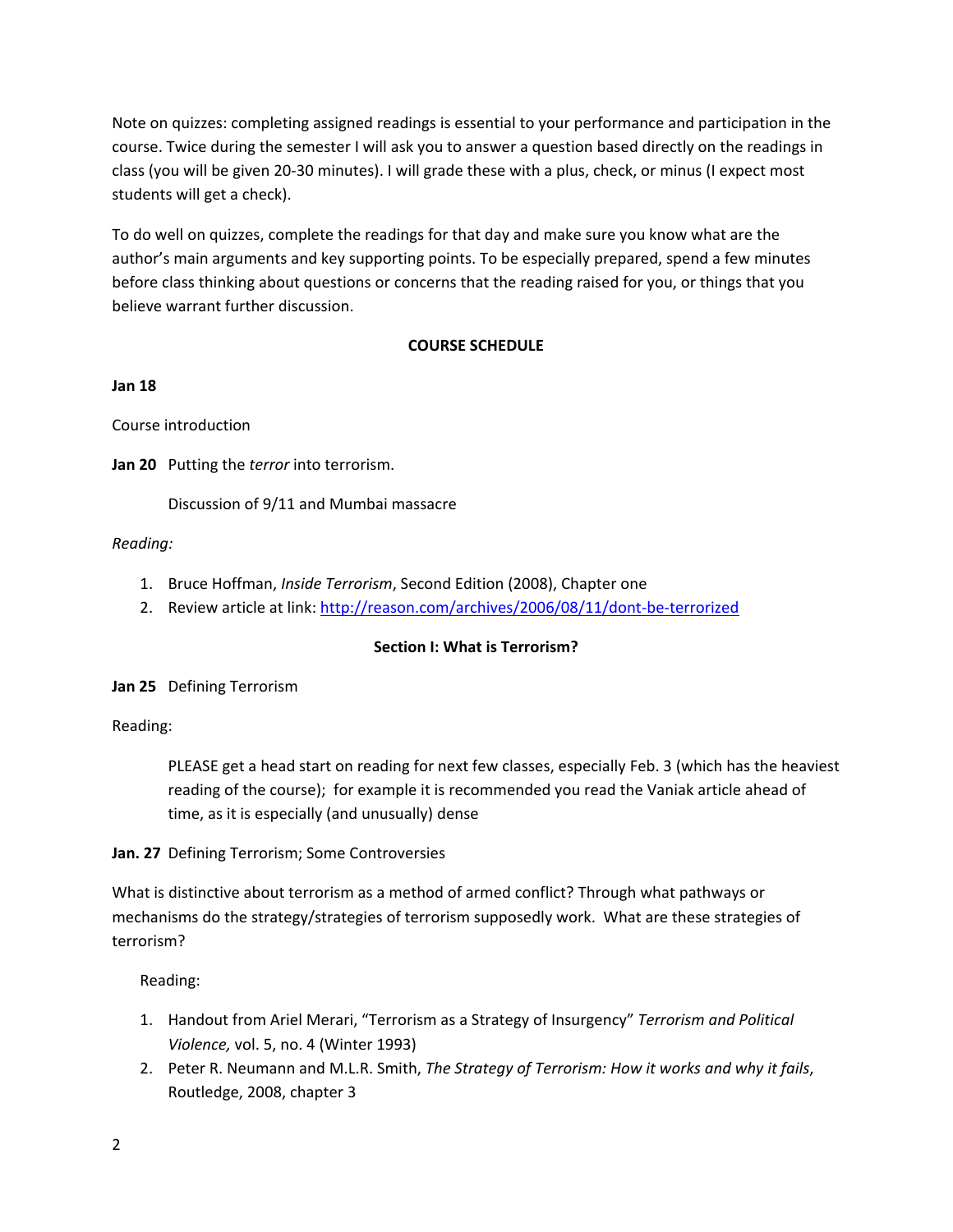- 3. A.P. Schmid, "Terrorism and the Media: The Ethics of Publicity," *Terrorism and Political Violence* 1, no. 4 (1989) **ONLY READ: 539‐546**
- 4. Robert Mackey, "Can Soldiers be Victims of Terrorism," *The New York Times*, November 20, 2009

**Feb. 1** Can states be "terrorists"?

E.g., how should we consider the bombing of German cities in W.W.II. or the dropping of the atomic bomb on Hiroshima and Nagasaki; Sherman's march through the South, etc.

Reading:

1. Primoratz, chapters TBA

**Feb. 3** Is an objective, universally applied, definition of terror possible?

Reading:

- 1. Achin Vanaik "The ethics and Efficacy of Political Terrorism" from Eric Hershberg and Kevin W. Moore, *Critical Views of September 11*, SSRC project, New York: The New Press
- 2. Hoffman, 20‐35, section titled: Why is terrorism so hard to define?
- 3. News articles
	- a. Articles on Joseph Allen Stack (flew his plan into an I.R.S. office building)
		- i. Brian Stelter, "In plane crash coverage, networks use the word Terrorism with care," *The New York Times*, February 18, 2010.
	- b. Articles on Luis Posada Carriles (anti‐Cuban militant who when under the employ of C.I.A. oversaw bombings, etc. in Havana)
- 4. Jacob Shamir and Khalil Shikaki, "Self‐serving perception of terrorism among Israelis and Palestinians," *Political Psychology* vol. 23, no. 3, (Sept. 2002), 537‐557. (PDF) ,

# OPTIONAL Reading

- 1. START Background Report, " Discovery Communications Hostage‐Taking," September 1, 2010.
- 2. Press Articles on Jared Loughner.
- **February 8** The national and international politics of naming terrorists

- 1. Benjamin Freedman, "Officially Blacklisted Extremist/Terrorist (support) organizations: a comparison of lists from six countries and international organizations," Perspectives on Terrorism, vol. 4, issue 2.
- 2. Review briefly PDF of state department list of terrorist organizations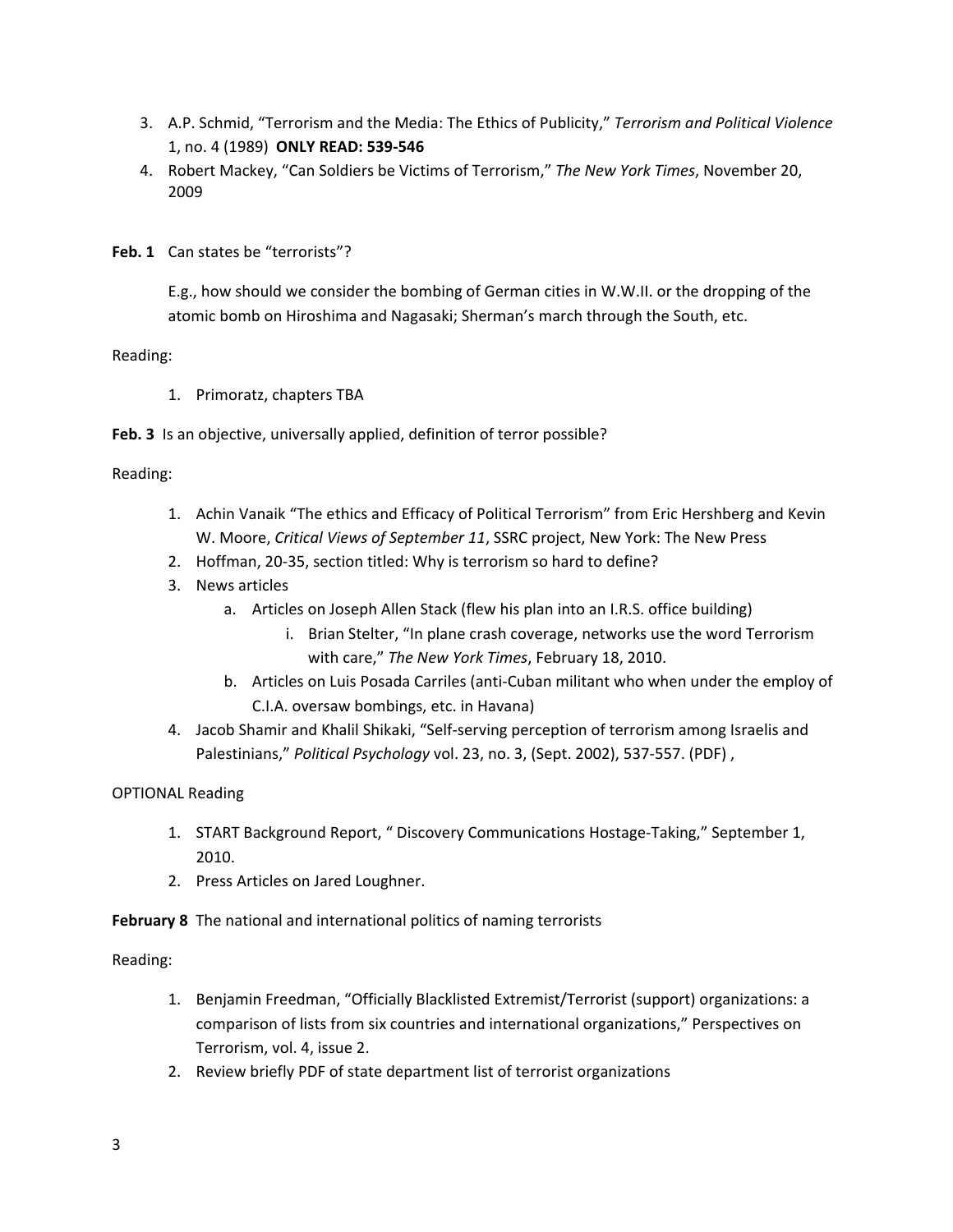- 3. Mark Landler, "U.S. Revises Offer to take Sudan off Terror list," *The New York Times*, November 7, 2010.
- 4. John F. Burns, "Iranian Exiles aren't terrorist group, British Court Says," *The New York Times*, 5/8/08.
- 5. Helene Cooper and Nazila Fathi, "Terrorist Label for Iran Guard Reflects U.S. Impatience with U.N.," *The New York Times*, August 16, 2007.
- 6. Brian Knowlton, "U.S. Thinking of restoring N. Korea to Terror List," The New York Times, June 8, 2009.

# Optional

1. "The Uses and Abuses of lists" in Martha Crenshaw, ed. *The Consequences of Counterterrorism*, Russell Sage, 2010

# **Section II: Models**

# **The Ideology Model**

**Feb. 10** Preview of perspectives/models for why militants employ terrorist methods

Introduction to the "Ideology" model

Reading

1. Chapter on skinheads in Michael P. Arena and Cruce A. Arrigo, *The Terrorist Identity*, NYU Press, 2006

**Feb 15** The case of social‐revolutionary terrorism: The Weather Underground

# *Reading:*

- 1. Ehud Sprinzak, "The psychopolitical formation of extreme left terrorism in a democracy: The case of the Weatherman" in Reich, ed. (see your textbook)
- 2. William Ayers, "The Real Bill Ayers," *The New York Times*, December 8, 2008.

**Feb. 17** Religiously‐inspired terrorism: examples from three major religious traditions

Rabbi Kahane; Timothy McVeigh and Christian‐Patriots; Osama bin Laden and Ayman al‐Zawahiri

Reading:

- *1.* Hoffman, chapter 4
- *2.* CRS brief outline of Islam
- *3.* Quintan Wiktorowicz and John Kaltner, "Killing in the Name of Islam: Al‐Qaeda's Justification for September 11," Middle East Policy, vol. 10, no. 2, summer 2003.

**Feb. 22** Religiously‐inspired terrorism (con't)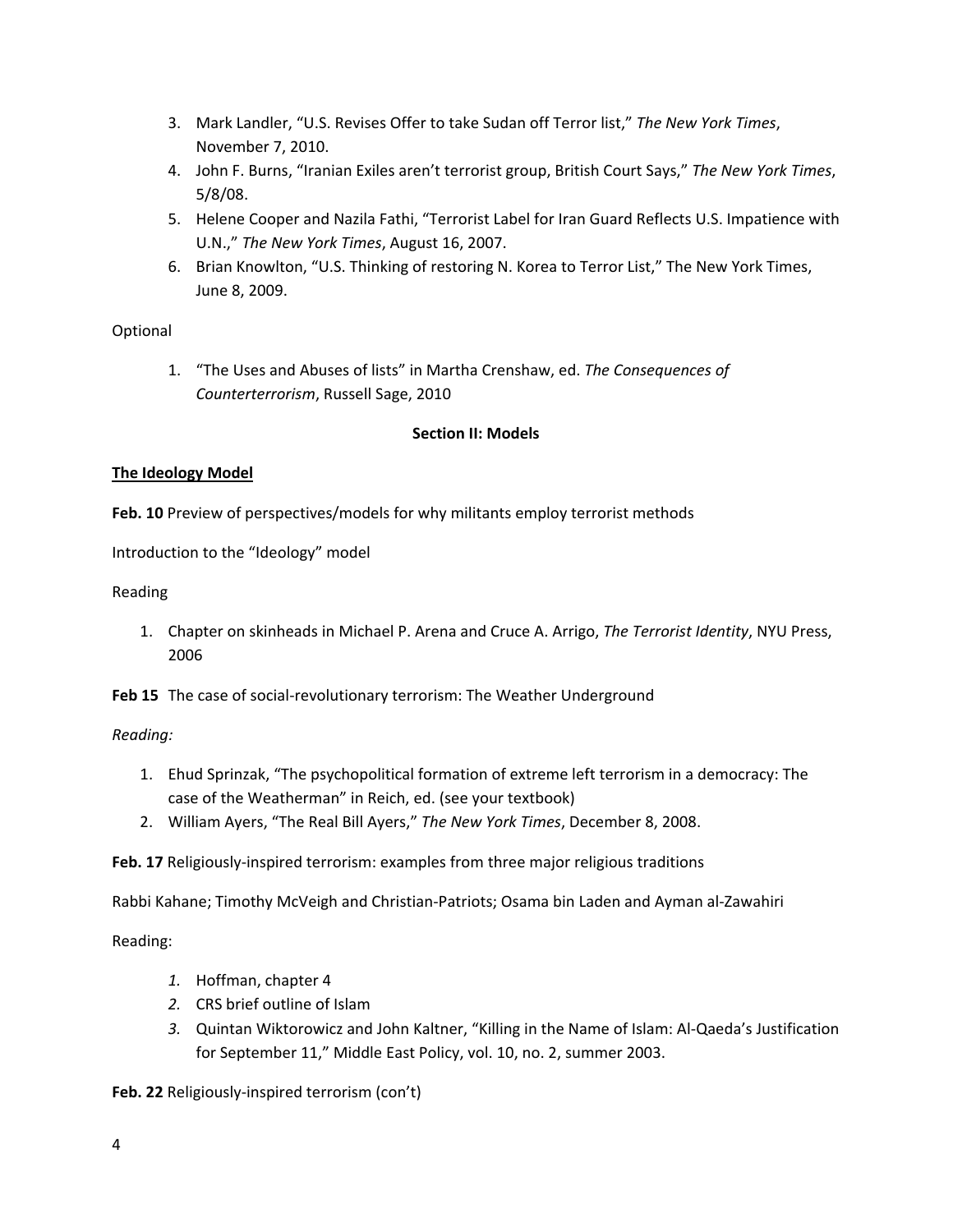Reading:

- 1. Stern, chapter 4, "Temple Mount Faithful"
- 2. Cindy Combs, Elizabeth Al. Combs and Lydia Marsh, "Christian Militia Training: Arming the "troops" with Scripture, the Law and A good gun," in James J.F. Forest, *The Making of a Terrorist, Recruitment, Training and Root Causes*, Praeger Security International

# Optional:

- 1. News articles on Timothy McVeigh and Oklahoma city bombing
- 2. Allan C. Brownfeld, "Zionism and the Pursuit of West Bank Settlements," in James J.F. Forest, *The Making of a Terrorist, Recruitment, Training and Root Causes*, Vol. 1: Recruitment, Praeger.
- 3. News Articles on Hutaree
- 4. James M. Smith, "Japan and Aum Shinrikyo," Chapter 31 in *Countering Terrorism and Insurgency in the 21st Century, Volume 3: Lessons from the fight against Terrorism*, Praeger, 548‐556 ONLY
- 5. David. C. Rapoport, Fear and Trembling: Terrorism in Three Religious Traditions, vol. 78, no. 3 *Terrorism and Political Violence* (Sept. 1984), p. 658‐677
- 6. Timothy G. Baysinger, "Right Wing Characteristics and Ideology," *Homeland Security Affairs*, vol. 2, no. 2 (July 2006).

# **The Sociological/Psychological Model(s)**

**Feb. 24** Social structure; Economic Inequality and Poverty: do they "cause" terrorism?

Reading:

- 1. Krueger, Alan B. and Jitka Maleckova. 2003. "Education, Poverty and Terrorism: Is there a Causal Connection" *Journal of Economic Perspectives* 17, no. 4 (Fall).
- 2. Edward Rothstein, Connections: Exploring the flaws in the notion of the root causes of terror," *The New York Times*, November 17, 2001.
- 3. Sarbina Tavernise, "Frustrated Strivers in Pakistan Turn to Jihad," New York Times, February 27, 2010.

Optional:

- 1. Peter Bergen and Swati Pandey, "The Madrassa Myth," *New York Times* June 14, 2005.
- 2. Abdellaziz Testas, "Determinants of Terrorism in the Muslim World: An Empirical Cross‐Sectional Analysis," *Terrorism and Political Violence*, vol. 16, no. 2 (summer 2004), p. 253‐273 (hard copy)
- 3. M. Najeeb Sahfiq and Abdulkader H. Sinno, "Education, Income and Support for Suicide Bombings: Evidence from Six Muslim Countries," *Journal of Conflict Resolution* 54, no. 1 146‐ 178.

**March 1** Psycho-pathological approaches: Are terrorists "unbalanced" or "crazy"?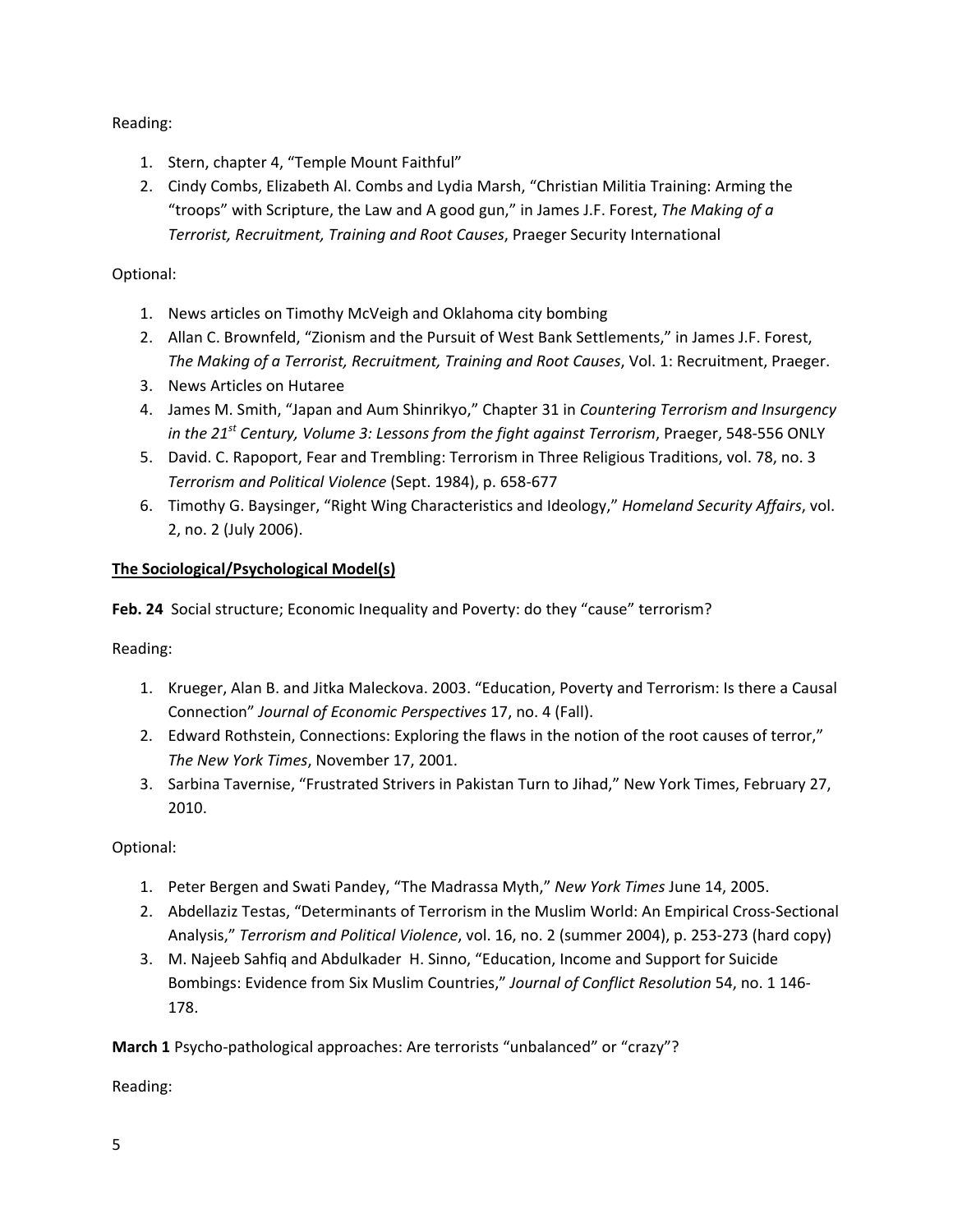- 1. Jerrold M. Post. "Terrorist psycho-logic: terrorist behavior as a product of psychological forces," in Reich (textbook)
- 2. Excerpt from Jeff Victoroff, "The Mind of Terrorist," *Journal of Conflict Resolution*, vol. 49, no. 1 (February 2005, 3‐42

# Optional:

1. Albert Bandura, "Mechanisms of moral disengagement" in Reich (textbook)

**March 3** Interaction of Ideology and psychology

# Readings:

- 1. Articles on Faisal Shahzad and Zachary Chesser TBA
- 2. Jarret Brachman, "My Pen Pal, the Jihadist," *Foreign Policy*, July 29, 2010.

# Optional:

- **1.** "Terrorism and the International Anarchist Movement of the twentieth century" *Studies in Conflict and Terrorism* 32, no. 3, (March 2009)
- **2.** George Michael, "Blueprints and Fantasies: A review and analysis of Extremist Fiction," *Studies in Conflict and Terrorism* 33 no. 2 (2010), 149‐170.

**March 8** Psychology and Small group dynamics

*Reading:*

- 1. Stern, Chapter two, "Humiliation"
- 2. Martha Crenshaw, In David C. Rapoport, ed., *Inside Terrorist Organizations*, Frank Cass, 2001, pages 19‐26 (Note: skip conclusion on page 26, but look at the right‐hand side of the table on p. 27 related "The organizational perspective,")

# Optional:

- 1. Arthur Deikman, "The Psychological Power of Charismatic Leaders in Cults and Terrorist Organizations," in James J.F. Forest, ed., *The Making of a Terrorist*, volume 2, Training, Praeger
- 2. Martha Crenshaw, "Decisions to Use Terrorism: Psychological Constraints on Instrumental Reasoning," *International Social Movement Research*, vol. 4 (1992) pages 29‐42.

**March 10** Psycho‐sociological approaches: the interaction of psychology and social structure

# **PAPER DUE ON MARCH 10 AT START OF CLASS**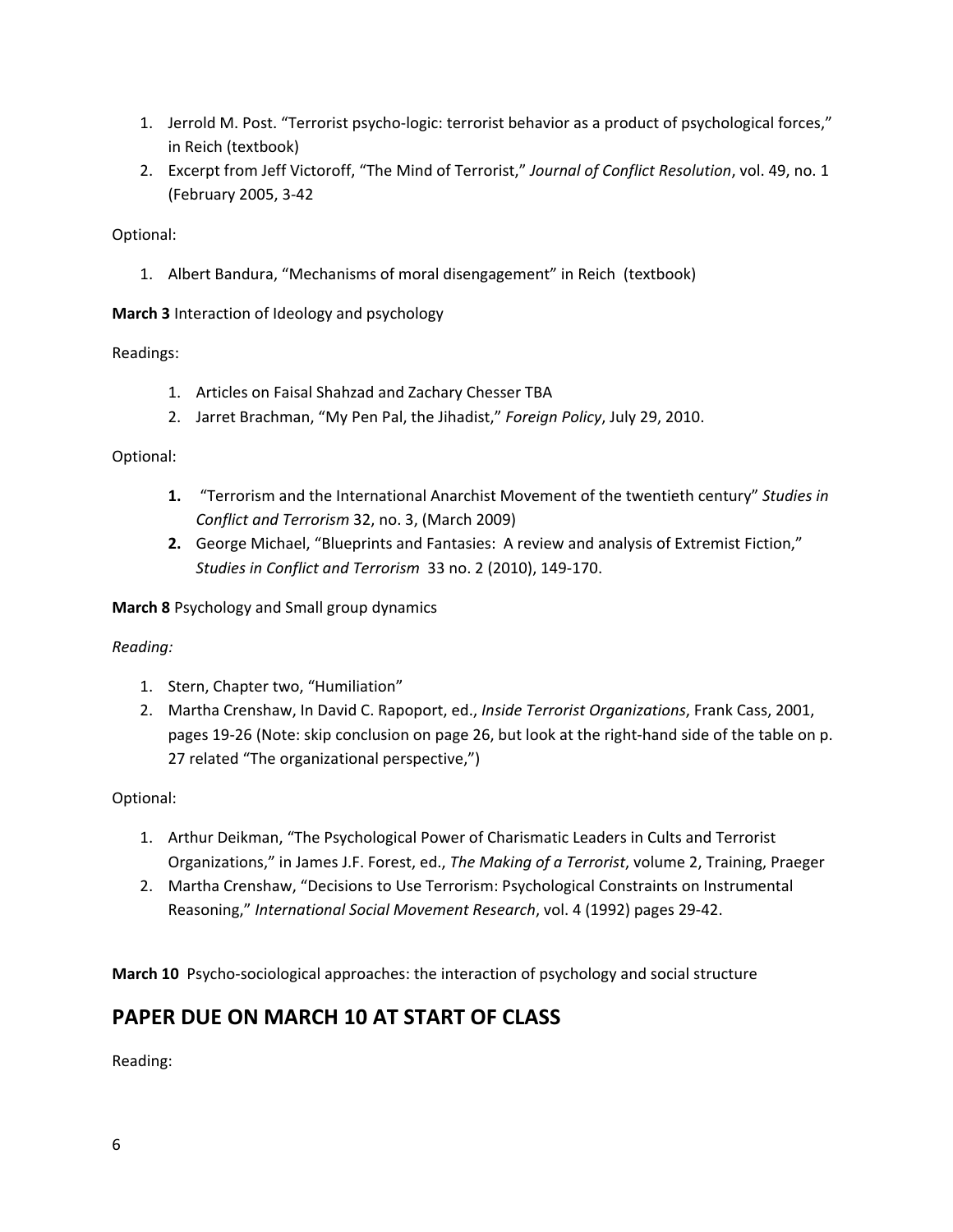- 1. Background on Palestinian‐Israeli conflict, pages 281‐292 in Neal Jesse and Kristen Williams, eds. *Ethnic conflict*: CQ press, 2011
- 2. Raymond H. Hamden, "Unresolved Trauma and the Thirst for Revenge: The Retributional Terrorist," in James J.F. Forest, ed., *The Making of a Terrorist*, volume 1, Recruitment, Praeger

Optional:

1. Daphne Burdman, "Education, Indoctrination and Incitement: Palestinian Children on their Way to Martyrdom," *Terrorism and Political Violence* 15, no. 1 (spring 2003), 96‐123. READ ONLY 96‐ 106

# **The Organizational/Bureaucratic model**

**March 22** Terrorism, Inc.

Terrorism as a business enterprise?

## *Reading*

- 1. Shapiro and Siegel, "Underfunding in Terrorist Organizations" *International Studies Quarterly*, no. 2 (2007) (NOTE: mathematical section of this article is optional; just try to get their approach, assumptions, and their take‐away points)
- 2. Stern*,* chapter on Pakistani militant organizations, 188‐236

# Optional

- 1. Background: Jessica Stern, "Pakistan's Jihadi Culture," in *Essential Readings on Political Terrorism*, Gordian Knot Books, 2002.
- 2. Aaron Zelinksy and Martin Shubik, "Research Note: Terrorist Groups as Business Firms: A New Typological Framework," *Terrorism and Political Violence* 21, no. 2 (2009), 327‐336

**March 29** Terrorism as a business enterprise (con't)

Case Study: Al Qaeda as an organization

Reading:

- 1. Articles from West Point's Center for Combating Terrorism, TBA http://www.ctc.usma.edu/ TBA
- 2. Alan Cullison, "Inside Al Qaeda's hard drive," *The Atlantic*, September 2004.

# **April 5** Al Qaeda (continued)

Reading:

1. Michael Moss and Souad Mekhennet, " An Internet Jihad Aims at U.S. Viewers," *The New York Times*, October 15, 2007.